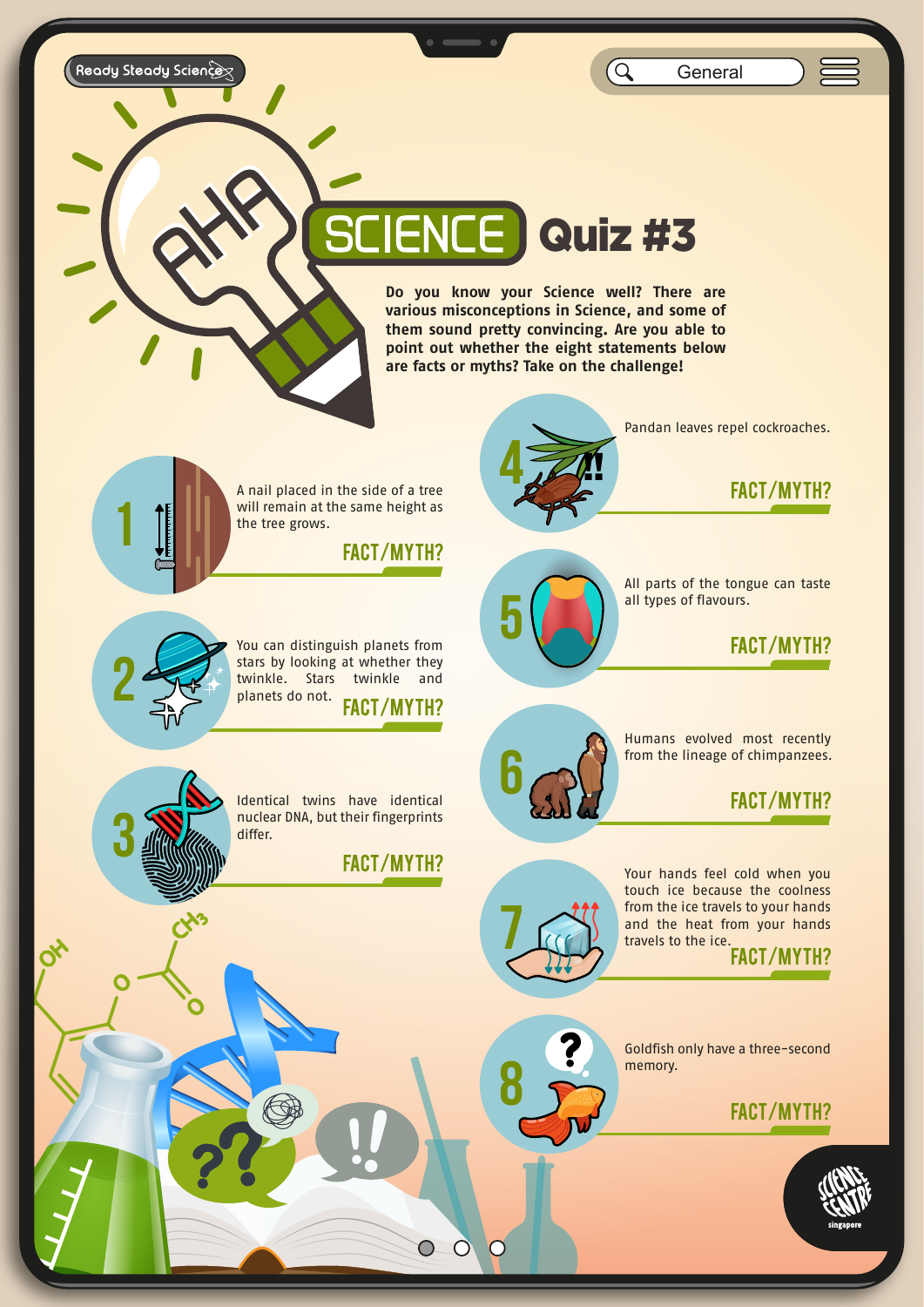**2**

**4**

Q

### Answers

**3**

!!

## **D 1**

Trees grow in two basic directions—horizontally and vertically. The tree grows vertically though structures called apical meristems which are found only at the branch tips. Thus, the nail will not move up. Although the bottom part of the tree trunk does not stretch vertically, it expands horizontally. This growth in the diameter of the trunk will swallow the nail in just a few years!

#### **MYTH**

The twinkling effect is caused by the refraction of light as it travels through the many layers in our atmosphere. Since stars are so far away and appear so small from the earth, just a slight movement of light due to refraction gives the illusion that stars flicker or twinkle. Planets appear bigger from here and the twinkling effect is not as obvious to our eyes. However, in Singapore and other places with higher light and air pollution, not only stars, but planets too can appear to twinkle.

### FACT

Identical twins have identical nuclear DNA as they are formed when a fertilised egg splits into two. Traits such as fingerprints will be similar, but not identical, because they are not fully determined by DNA. The prints are influenced by environmental factors during pregnancy like nutrition, blood pressure, position in the womb and the growth rate of the fingers at the end of the first trimester.

### FACT

Chemicals like 2-acetyl-1-pyrroline in pandan leaves (*Pandanus amaryllifolius*), are effective in repelling cockroaches. Fresh leaves are stronger-smelling than dry ones, and hence, tend to have a greater repellent ability given their higher concentration of essential oils.

 $\overline{O}$ 

 $\bigcirc$ 

 $\overline{O}$